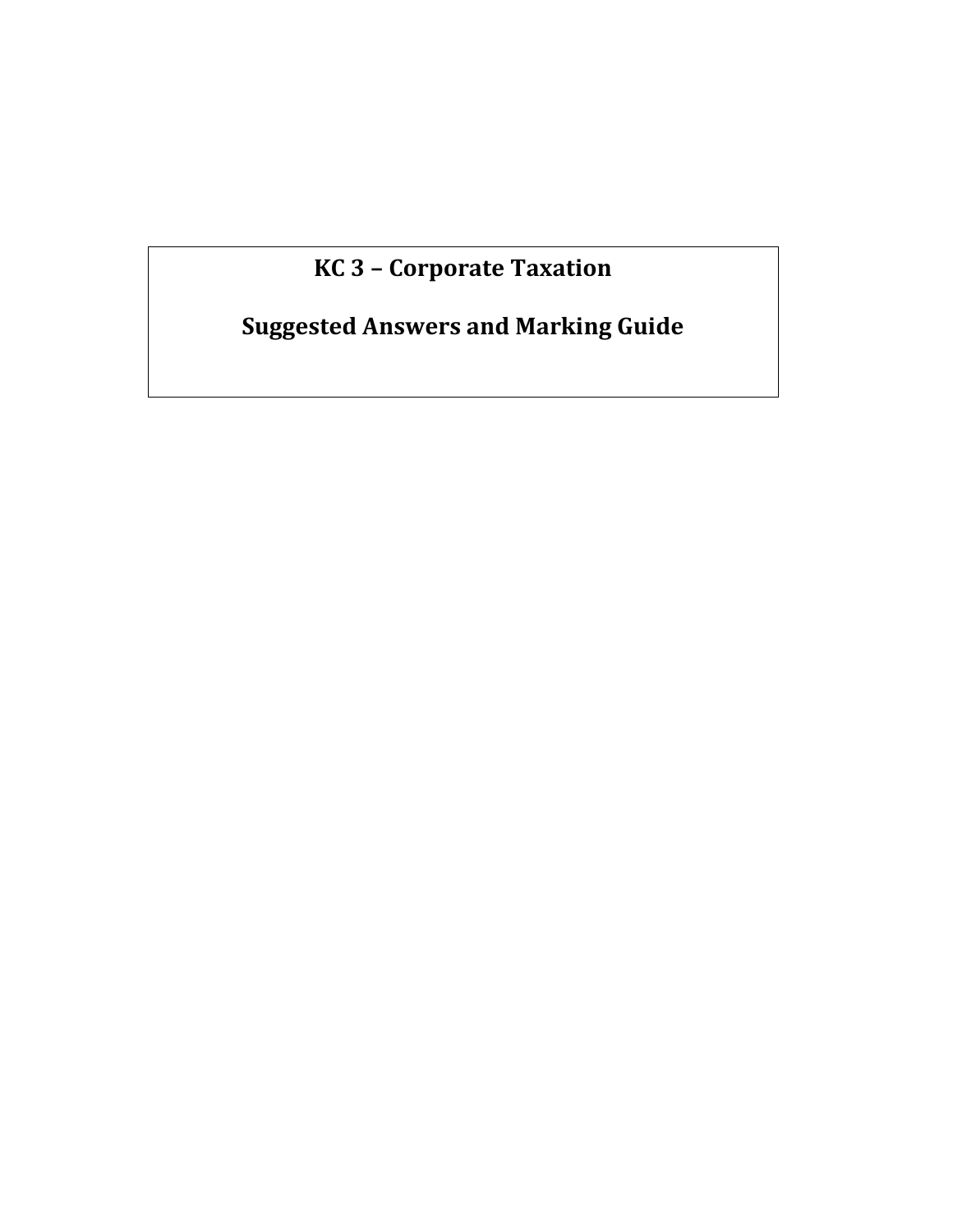## **SECTION 1**

## **Question 01**

1.

### Relevant Learning Outcome/s: 3.1.1 Outline the provisions of the Inland Revenue Act with regard to taxable sources, returns, assessments, time – bar, finality, appeals and penal provisions.

According to the information given, Mr. Senevirathna has submitted an appeal to the Commissioner General of Inland Revenue (CGIR) and such appeal has been handed over to the CGIR within the stipulated time. Under Section 165(6) of the Inland Revenue Act, receipt of every appeal shall be acknowledged within 30 days of its receipt and where so acknowledged the date of the letter of acknowledgement shall be the date of receipt of the appeal.

In this case CGIR has failed to acknowledge the appeal delivered or to reject the appeal submitted. Therefore, under Section 165(6), when the receipt of any appeal is not so acknowledged, the date on which the appeal was delivered to CGIR will be considered the date of the receipt of the appeal.

Under Section 165(14) of the Inland Revenue Act, every appeal shall be agreed to or determined by CGIR within a period of two years from the date on which such appeal is received by CGIR unless such agreement or determination of such appeal depends on:

- (a) The decision of a competent court on any matter connected to or arising from such appeal referred by CGIR or the appellant; or
- (b) The furnishing of any document or the taking of any action.

In this case neither of the above (a) or (b) is pending and therefore the appeal shall be deemed to have been allowed on the basis that the CGIR has failed to determine the appeal within two years.

Mr. Senevirathna has delivered the appeal on 10th March 2011, therefore according to the Inland Revenue Act, his appeal should have been determined on or before 10th March 2013. Hence, under Section 165(14) the appeal submitted by Mr. Senevirathna is deemed to have been allowed.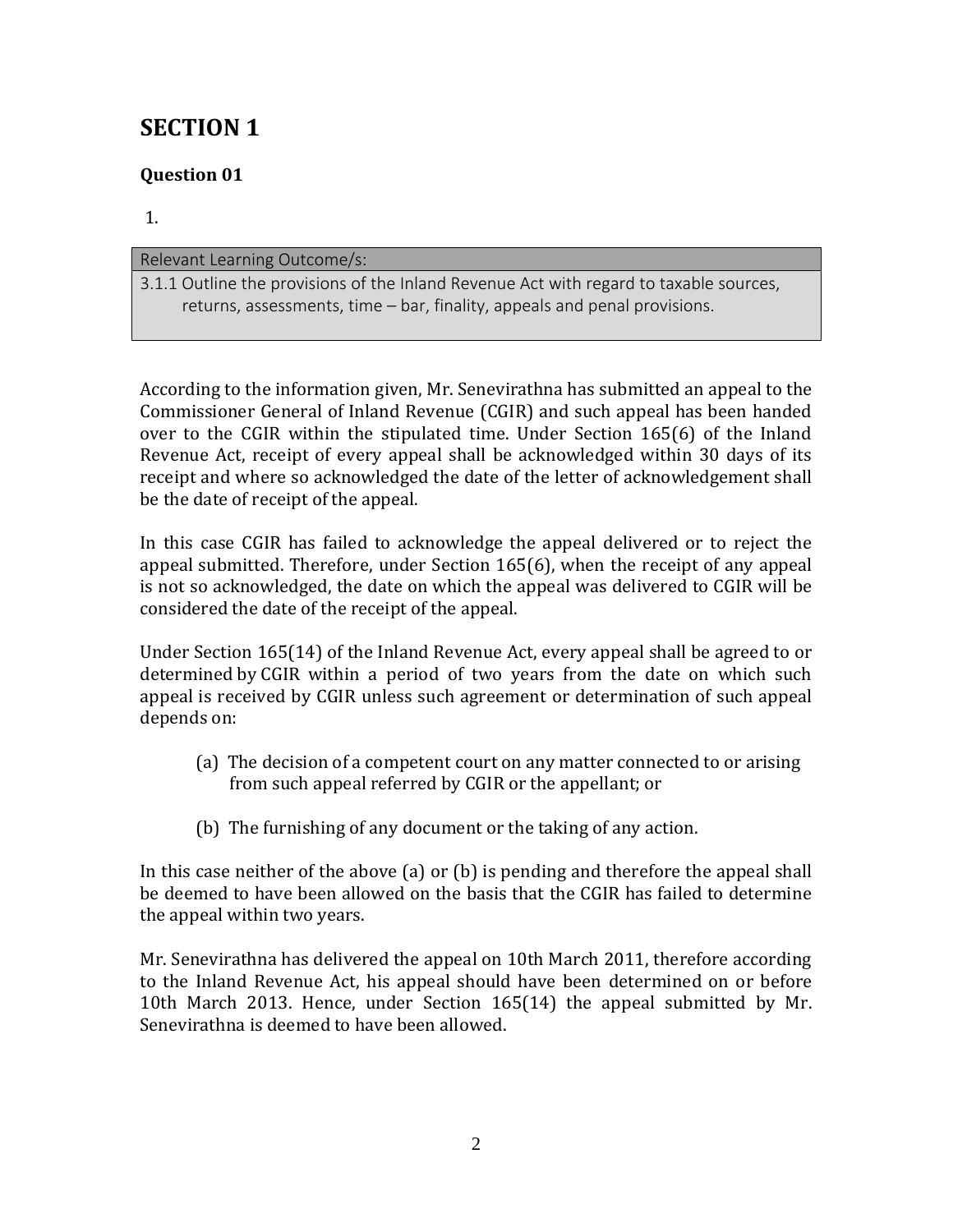Therefore, Mr. Senevirathna shall object to the notice issued for the recovery of tax under Section 179(1) of the Inland Revenue Act. Mr. Senevirathna also has the option of obtaining a Writ of Certiorari to quash the notice issued for recovery of tax.

2.

| Relevant Learning Outcome/s:                                                             |
|------------------------------------------------------------------------------------------|
| 6.1.1 Explain the significant changes to tax legislation enacted not later than the      |
| immediate six preceding months and the impact on corporate and individual                |
| taxation.                                                                                |
| 6.1.2 Evaluate the impact on changes in tax legislations to various business activities. |
|                                                                                          |

Mr. Senevirathna has paid income tax in excess of Rs. 250,000 for five consecutive years of assessment upto the Y/A 2012/13. However as per the Finance Act No. 15 of 2011, five year period is ending on  $31<sup>st</sup>$  March 2011. Therefore he is not entitle to a permit under a concessionary duty scheme. Therefore, he is not entitled to a permit to import a motor car on a concessionary duty scheme under the Finance Act.

## 3.

and documentation

## Relevant Learning Outcome/s: 4.1.1 Assess the output tax, input tax and balance tax payable by a registered person in business which carries out multiple activities. 4.1.2 Advise the statutory obligations with regard to furnishing returns, payment of tax

Under the Value Added Tax Act and Nation Building Tax Act, liability for VAT and NBT will arise when the taxable supply or the turnover exceeds Rs. 3 Mn for a quarter up to 31/12/2014 and from 01/01/2015 this has increased to Rs.3750,000 per quarter and Rs. 15 Mn per year. Mr. Senevirathna is involved in the business of retail supply of goods purchased locally. Therefore, under the Value Added Tax Act he is not liable on the buying and selling of hardware items as his turnover for a period of three consecutive months does not exceed Rs. 250 Mn.

Although hiring income is within the scope of the VAT Act, the taxable supplies from hiring lorries have not exceeded Rs. 12 Mn therefore Mr. Senevirathna is not liable to register for VAT. However, his liability for NBT will be as follows: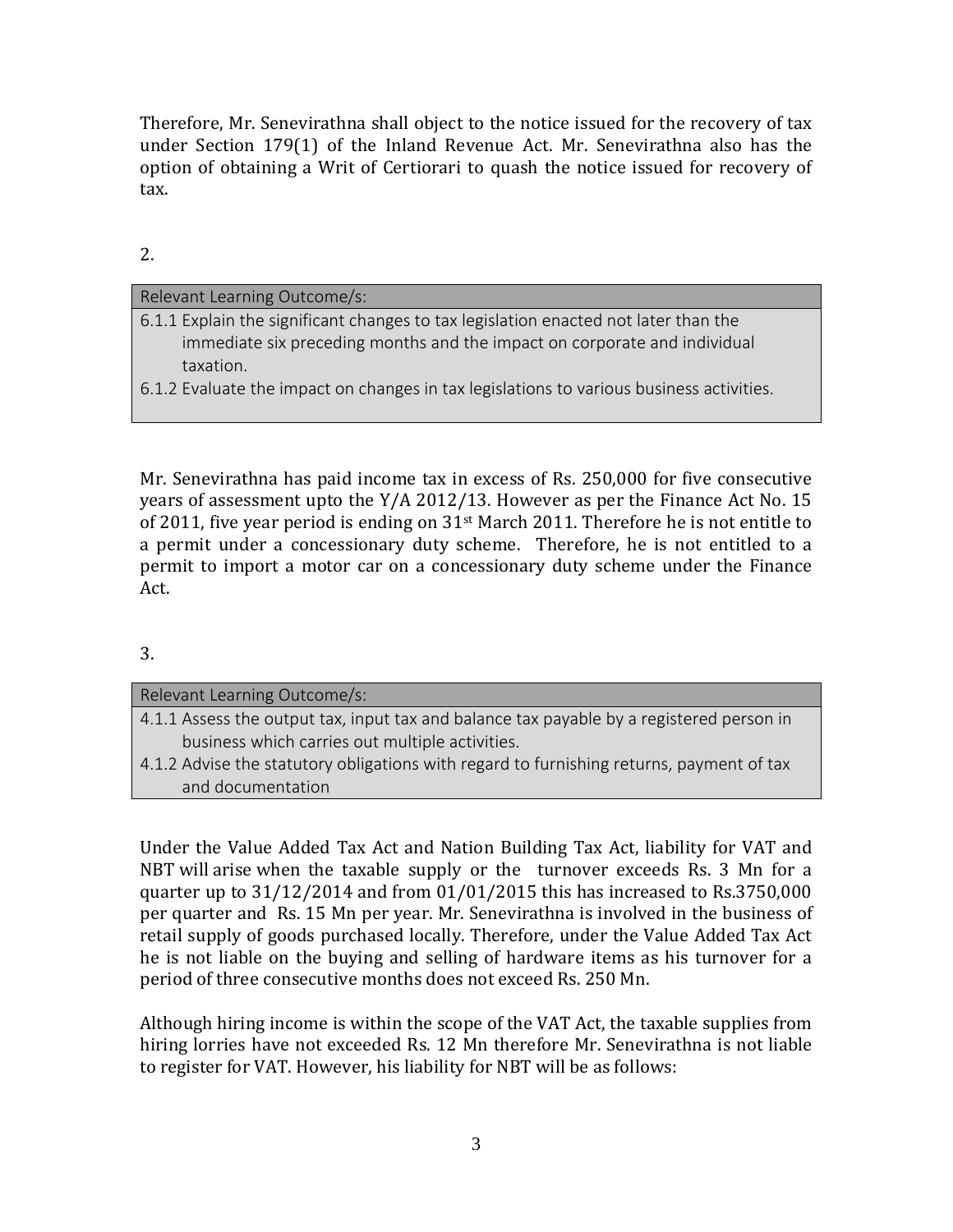| 50% of buying and selling turnover | Rs. | 8,000,000      |
|------------------------------------|-----|----------------|
| 100\% of hiring income             | Rs. | 9,000,000      |
| Total                              |     | Rs. 17,000,000 |

As the liable turnover during the period 1/4/2013 to 31/03/2014 is greater than Rs. 12 Mn, liability for NBT has accrued.

4.

| Relevant Learning Outcome/s:                                                   |  |
|--------------------------------------------------------------------------------|--|
| 3.1.3 Outline the procedures of payment of tax under self-assessment scheme,   |  |
| repayment of tax, recovery of tax in default and penalties for non-compliance. |  |

Mr. Senevirathna who has been treated as a resident for the past two or more consecutive years of assessment has left for Australia in May 2014 and has been absent from Sri Lanka until June 2015.. According to Section 79(3) of the Inland Revenue Act, Mr. Senevirathna is deemed to be non-resident from the Y/A in which he was absent from Sri Lanka for an unbroken period of 365 days. Therefore, Mr. Senevirathna is considered non-resident for income tax purposes for the Y/A 2014/2015.. However, under Section 33 of the Inland Revenue Act, from 1/4/2011 a tax free allowance is available to any individual who is a citizen of Sri Lanka irrespective of whether such individual is resident in Sri Lanka or not. Therefore, Mr. Senevirathna is entitled to a tax free allowance of Rs. 500,000 for the Y/A 2014/15 even though he was non-resident for income tax purposes.

5.

### Relevant Learning Outcome/s:

3.1.1 Outline the provisions of the Inland Revenue Act with regard to taxable sources, returns, assessments, time – bar, finality, appeals and penal provisions.

Under Section 112 of the Inland Revenue Act, CGIR may impose a penalty not exceeding Rs. 50,000 for failing to submit his return of income for the Y/A 2014/15 on or before 30th November 2014.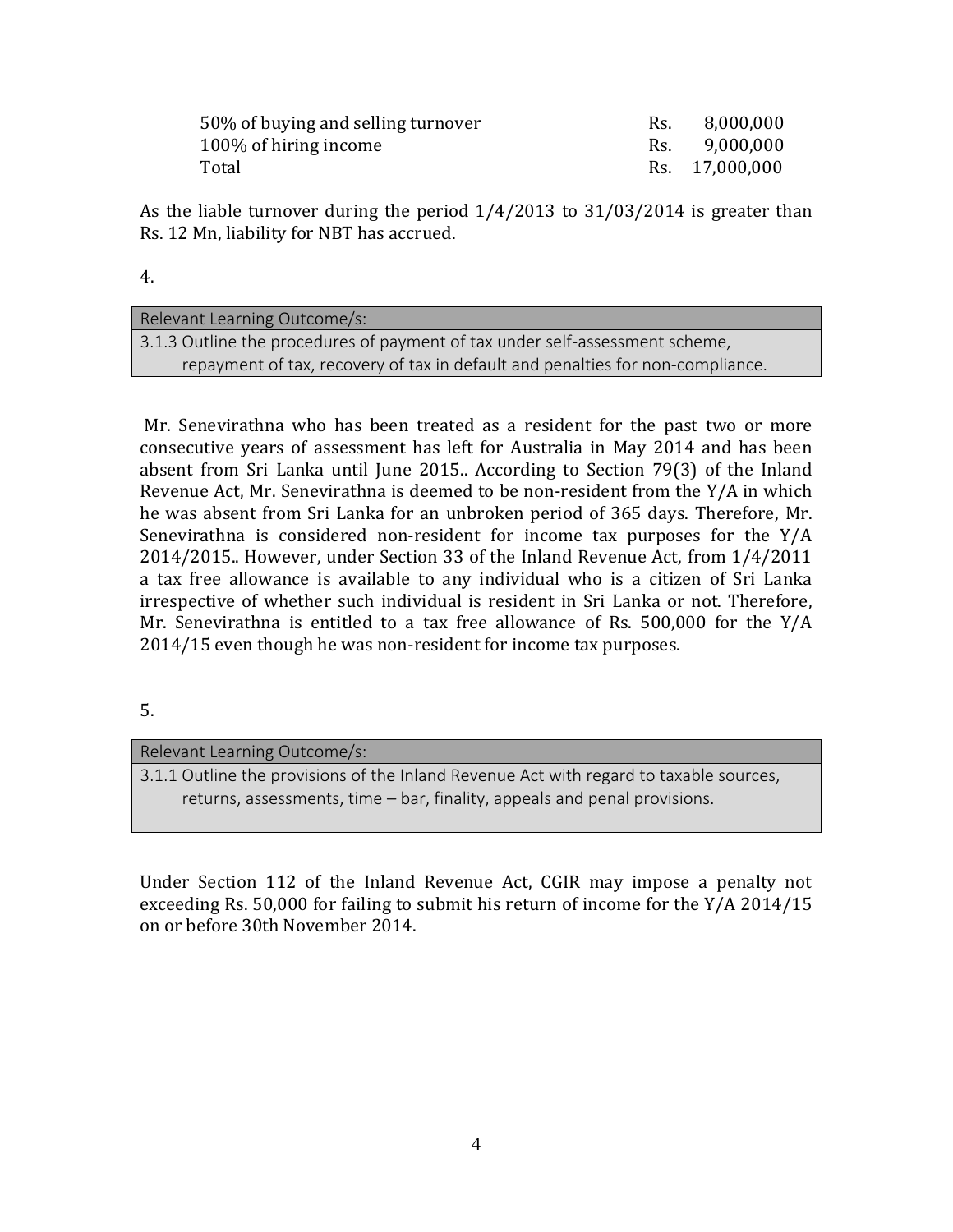### **Question 02**

1.

Relevant Learning Outcome/s:

- 2.1.1 Interpret the meaning of resident status of an individual or company for tax purposes.
- 2.1.2 Explain statutory provisions with regard to establishment of "profits and income arising in or derived from Sri Lanka".
- 2.1.3 Assess the "income deemed to be derived from Sri Lanka", form sale or products manufactured, in or outside Sri Lanka, by a non-resident.
- 2.1.4 Assess the taxable income and the tax payable thoron by a non-resident person.
- 2.1.5 Explain the liability of an agent of a non-resident person.

AI is a non-resident company for income tax purposes under the provisions of the Inland Revenue Act. Accordingly, every non-resident company is liable for income tax on profits and income arising in or derived from Sri Lanka.

According to Section 62 of the Inland Revenue Act a non-resident company is liable for income tax on:

- 1) Remittances made, at the rate of 10%; and
- 2) Taxable income at the rate specified in the second schedule of the Inland Revenue Act.

In addition to income tax, a non-resident company is also liable for VAT under the VAT Act on taxable supplies made in Sri Lanka, if any, and for NBT on the liable turnover of the company, if any.

According to the information provided, AI is involved in a business of importing and supply of goods and therefore AI is liable for both VAT and NBT.

Further, AI will have to deduct PAYE tax on the remuneration of their employees in Sri Lanka who are liable for PAYE tax and to remit such PAYE tax to CGIR on or before the 15th day succeeding the month of deduction.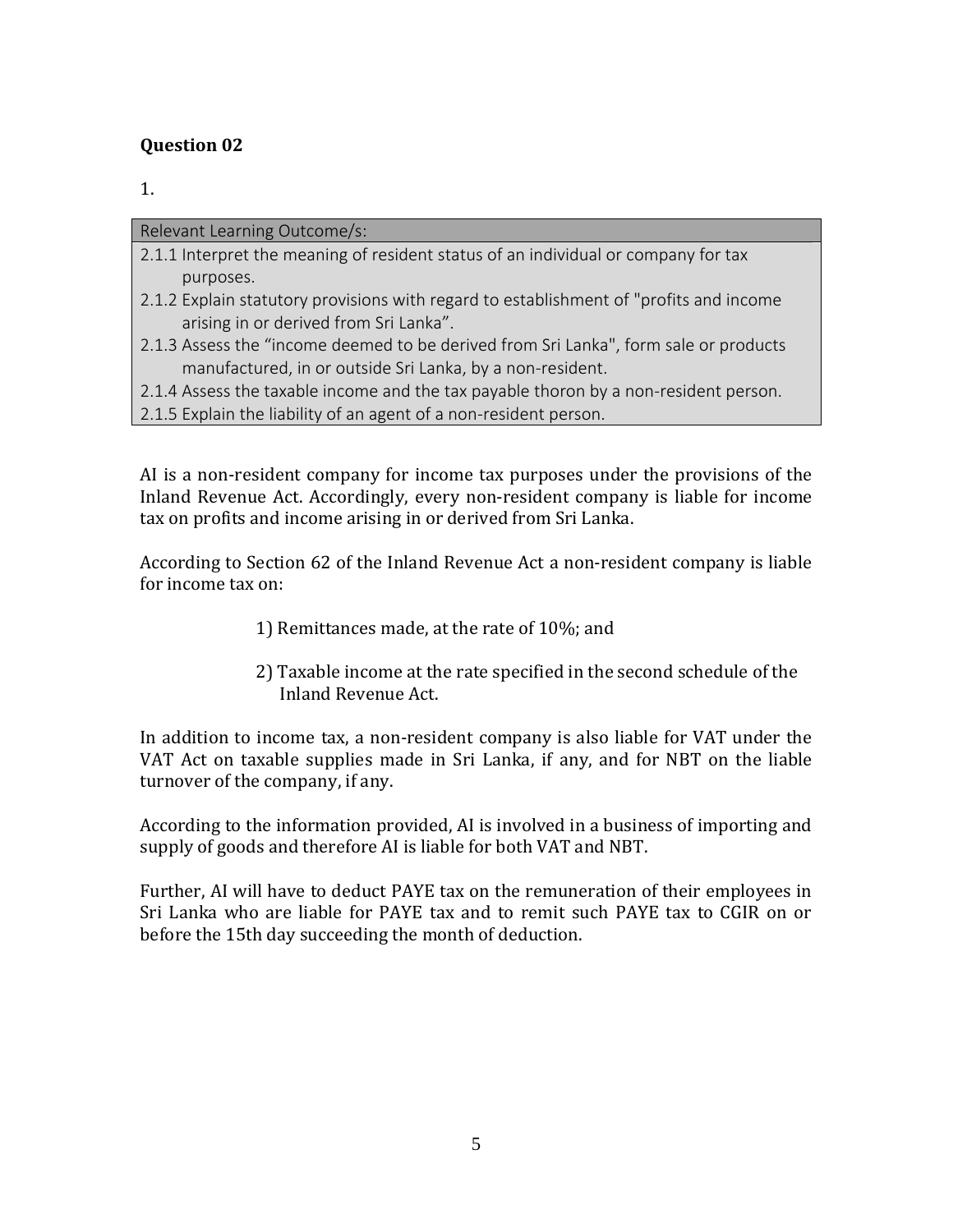### Relevant Learning Outcome/s:

- 1.1.1 Prepare comprehensive income tax computations for any taxable person, whether resident or non-resident.
- 1.1.2 Assess the income tax liability of "specialized business undertakings "and transactions(including banking and financial institutions, insurance, off-shore transactions, "specified profits" and income and partnerships)
- 1.1.3 Prepare supplementary statement and alternative computations (including computations of income using "net wealth method" and receipts and payment method, to substantiate the tax liability of a person)

|                                               |        | (Rs.000)      |
|-----------------------------------------------|--------|---------------|
| Net profit after head office expenses         |        | 91,000        |
|                                               |        |               |
| Add: Disallowable expenses                    |        |               |
| Head office expenses                          | 14,000 |               |
| <b>Advertising expenses</b>                   | 500    |               |
| <b>Entertainment expenses</b>                 | 700    |               |
| Depreciation                                  | 500    | <u>15,700</u> |
|                                               |        |               |
| Less: Allowable expenses                      |        |               |
| Depreciation allowance (25% x 5,000)          | 1,250  |               |
| Interest income                               | 9,000  |               |
| Dividend income                               | 2,000  | 12,250        |
|                                               |        | 94,450        |
| Less: Head office expenses                    |        |               |
| Actual                                        | 14,000 |               |
| 10% of profit                                 | 9,445  |               |
| Allowed                                       |        | 9,445         |
| Statutory income (adjusted profit) from trade |        | 85,005        |
|                                               |        |               |
| Add: Interest income<br><b>Net</b>            | 9,000  |               |
| Gross                                         |        | 10,000        |
| Taxable income                                |        | 95,005        |

### **Computation of income tax liability of AI for the Y/A 2014/15**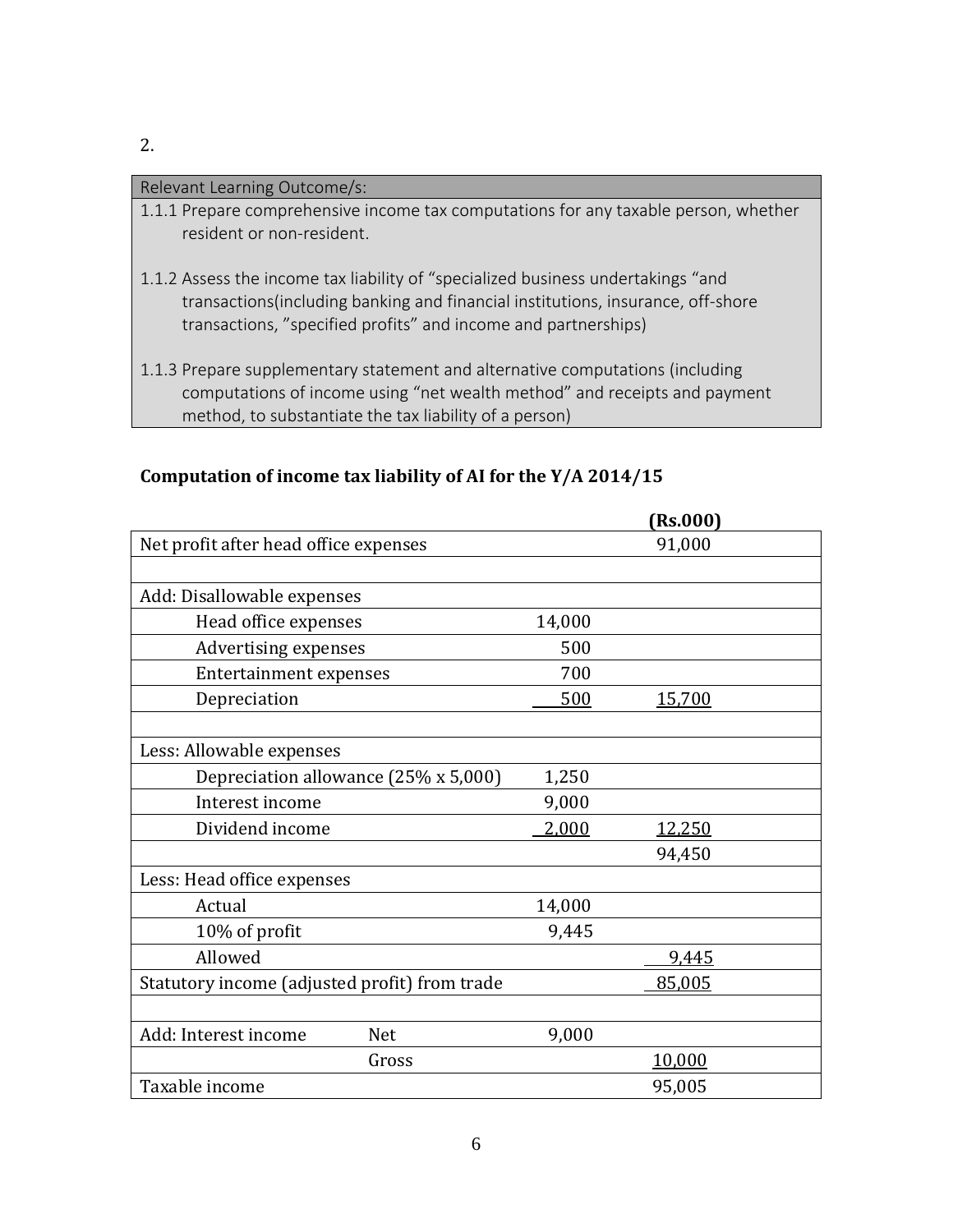| Tax rate                     | 28% | 26,601  |  |
|------------------------------|-----|---------|--|
|                              |     |         |  |
| Remittances made             |     | 50,000  |  |
| Remittance tax               | 10% | 5.000   |  |
| Total tax liability          |     | 31,601  |  |
| Less: Tax credit on interest |     | (1,000) |  |
| Balance income tax payable   |     | 30,601  |  |

<sup>3.</sup>

| Relevant Learning Outcome/s:                                                            |  |
|-----------------------------------------------------------------------------------------|--|
| 2.3.1 Explain the issue of overlapping tax jurisdictions and methods of avoiding double |  |
| taxation.                                                                               |  |
| 2.3.2 Explain the main differences between the OECD model and UN model of tax           |  |
| treaties.                                                                               |  |
|                                                                                         |  |

2.3.3 Outline the principal aspects of the operation of a double tax agreement(knowledge of specific double tax agreements is not required)

Relief due to the Company in respect of tax paid in Sri Lanka -

The Company is entitled to claim under the relevant double taxation treaty, a credit in respect of tax paid in Sri Lanka, against the tax payable in the UK on the same income.

Taxes that qualify for relief -

| (Rs. 000) |
|-----------|
| 31,601    |
| 200       |
| 31.801    |
|           |

The amount of credit cannot exceed the tax payable in UK on the same income.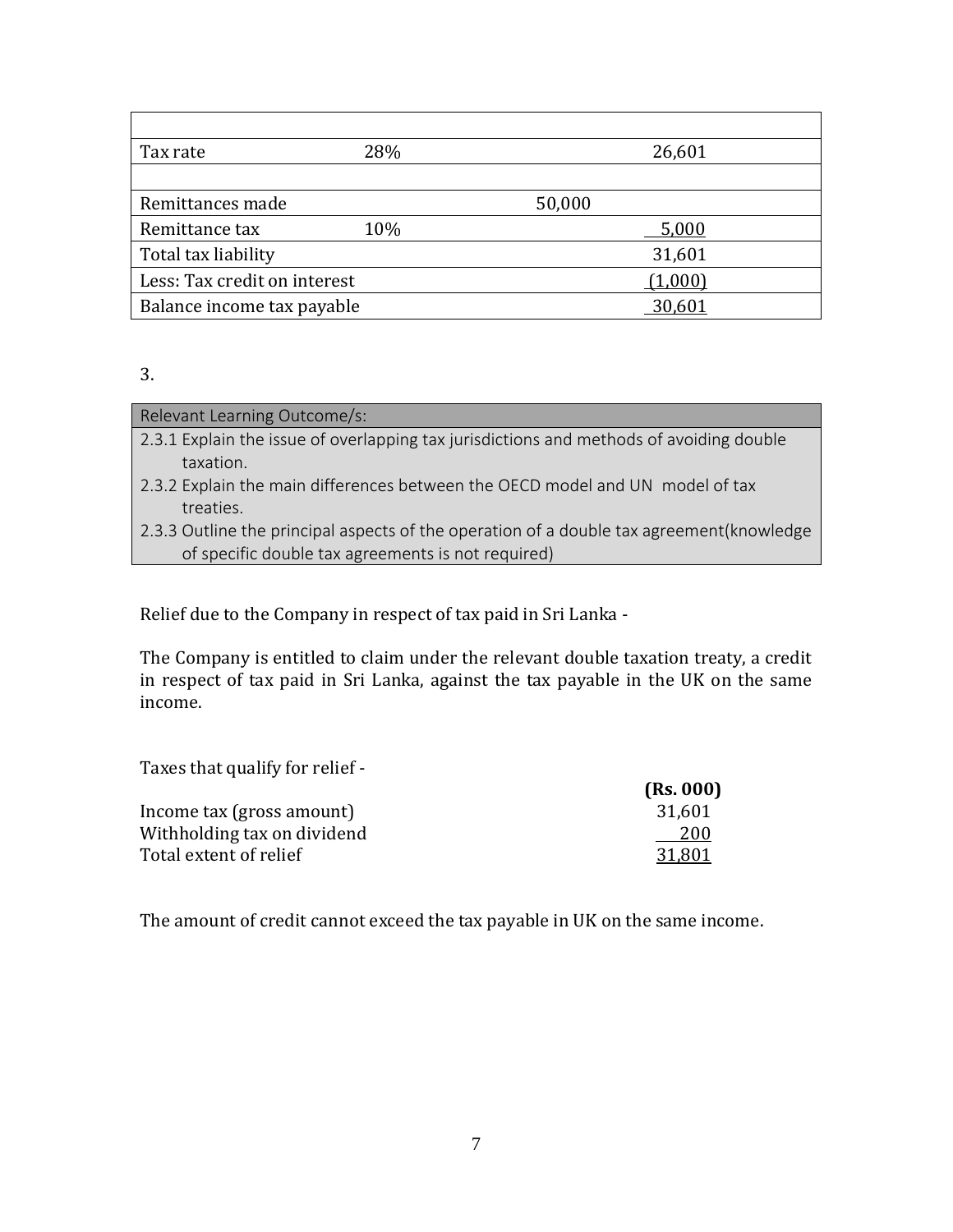| Relevant Learning Outcome/s:                                                  |
|-------------------------------------------------------------------------------|
| 2.2.1 Explain the liability of a non-resident company for tax on remittances. |
| 2.2.2 Compute remittance tax payable by a non -resident company.              |

AI has to file a return of remittance on a half-yearly basis with CGIR. This return shall be for the period 1<sup>st</sup> April to 30<sup>th</sup> September and 1<sup>st</sup> October to 31<sup>st</sup> March of a year of assessment. These returns have to be submitted on or before 31st October and 30th April respectively. If no remittance was made, a nil return has to be submitted.

8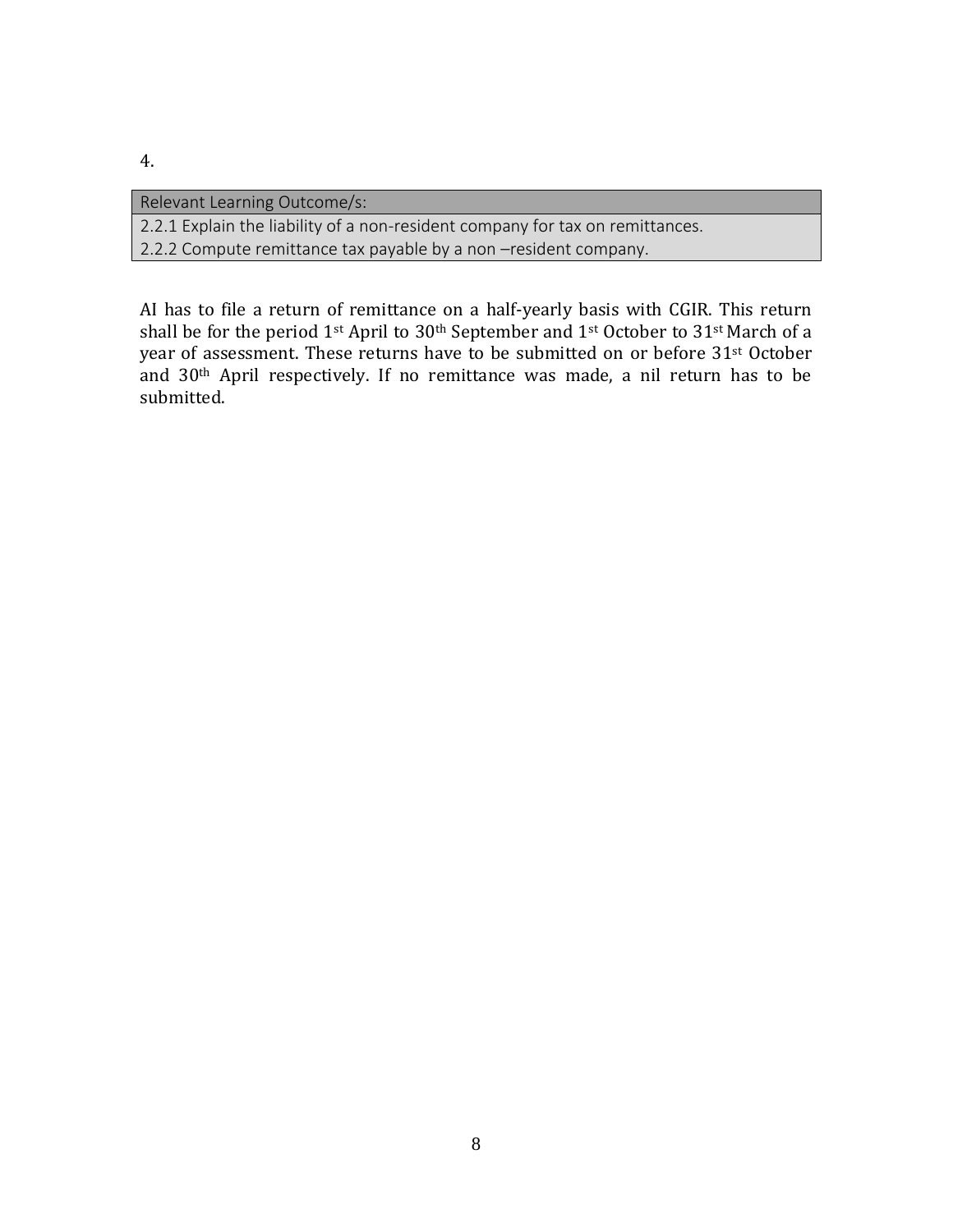## **SECTION 2**

## **Question 03**

### 1.

| Relevant Learning Outcome/s:                                                        |
|-------------------------------------------------------------------------------------|
| 1.1.1 Prepare comprehensive income tax computations for any taxable person, whether |
| resident or non-resident.                                                           |
| 1.1.2 Assess the income tax liability of "specialized business undertakings "and    |
| transactions (including banking and financial institutions, insurance, off-shore    |
| transactions, "specified profits" and income and partnerships)                      |
| 1.1.3 Prepare supplementary statement and alternative computations (including       |
| computations of income using "net wealth method" and receipts and payment           |
| method, to substantiate the tax liability of a person)                              |

### Migaya Ceramics Lanka PLC (MCLP) **Income tax computation for the Y/A 2014/15**

|                                                    |         | (Rs. 000) |
|----------------------------------------------------|---------|-----------|
| Adjusted profit from trade or business (Working 1) |         | 156,458   |
| Interest on Treasury bonds                         | 5,400   |           |
| Add: WHT 10%                                       | 600     | 6,000     |
| Dividends received - not taxable                   |         |           |
| Total statutory income                             |         | 162458    |
| Less: Ground rent paid                             |         | (750)     |
| Assessable income                                  |         | 161,708   |
| Less: Qualifying payments                          |         |           |
| Investment in expansion - Sec. 34 $(2)(s)$         | 120,000 |           |
| Claimed -25% of the investment                     |         | (30,000)  |
| Balance carried forward - Rs. 90,000               |         |           |
| Taxable income                                     |         | 131,708   |
|                                                    |         |           |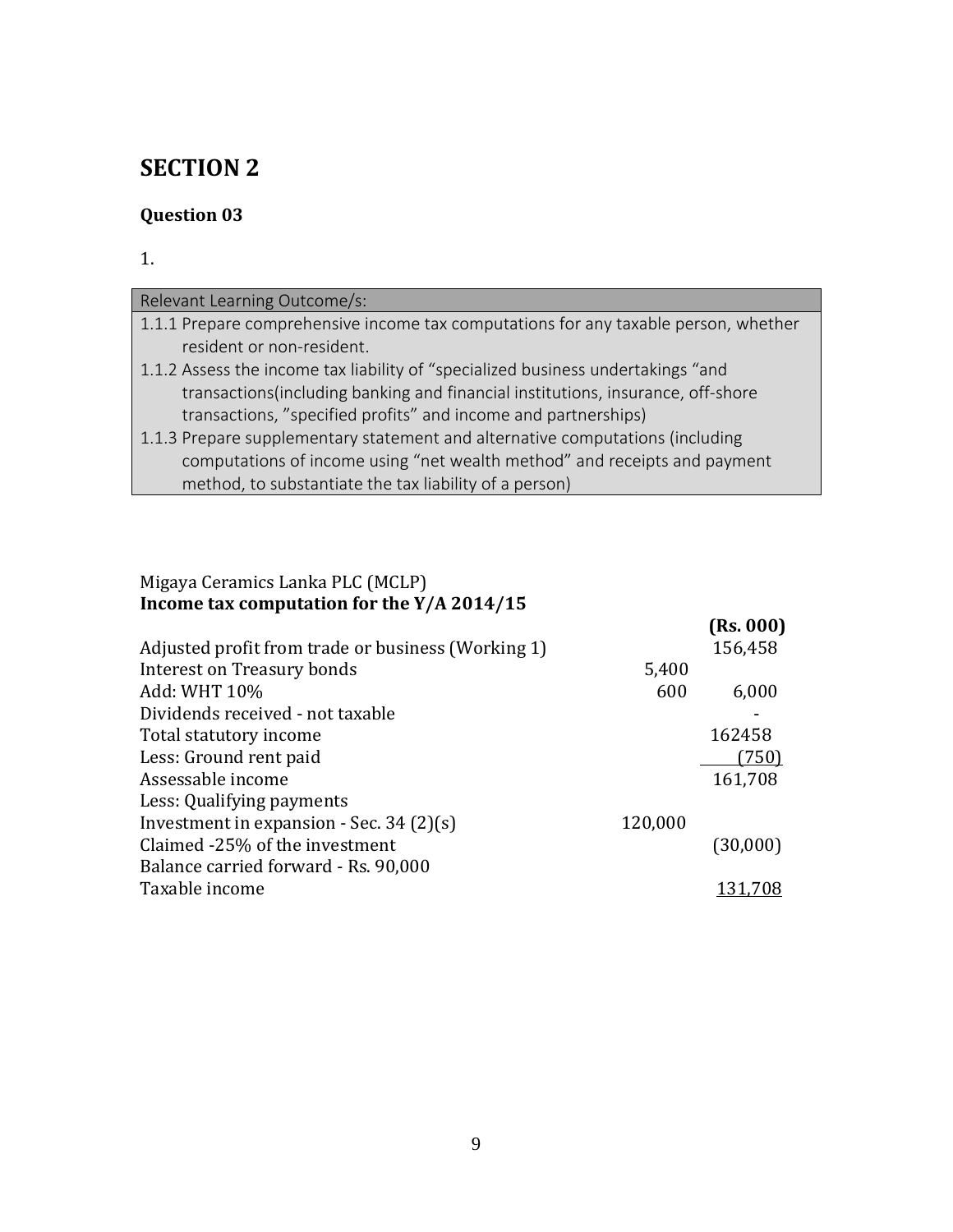## Computation of income tax liability

|                                                  |               | (Rs. 000) |
|--------------------------------------------------|---------------|-----------|
| Qualified export profit (Note 1) - 5th Schedule  | 94,624 x 12%  | 11,355    |
| Other income - Taxable at normal rate            | 37,084 x 28%  | 10,383    |
|                                                  | 131,708       |           |
| Total income tax liability on profits and income |               | 21,738    |
| Dividend tax on bonus share issue                | 193,500 x 10% | 19,350    |
| Gross tax liability                              |               | 41,088    |

| Note 1: Qualifying profit                           |         |
|-----------------------------------------------------|---------|
| Adjusted profit from trade or business              | 131,708 |
| Less: Profit on sale of assets                      | 1,600   |
|                                                     | 130,108 |
|                                                     |         |
| $Q.E.P = (Rs. 2,000,000 / Rs. 2,750,000)$ x 130,108 | 94,624  |

### Working 1: Adjustment of net profit for tax purposes

| Net profit before tax                                     |       |         | (Rs. 000)<br>101,000 |
|-----------------------------------------------------------|-------|---------|----------------------|
| Add: Disallowable expenses                                |       |         |                      |
| Impairment of assets                                      |       | 18,000  |                      |
| Valuation charges                                         |       | 180     |                      |
| Lease rental                                              |       | 750     |                      |
| Stock losses - no adjustment is due as this is an expense |       |         |                      |
| incurred in the production of income                      |       |         |                      |
| Depreciation                                              |       | 138,000 |                      |
| Entertainment                                             |       | 3,032   |                      |
| Advertising outside Sri Lanka - this is fully             |       |         |                      |
| allowable if it has been incurred solely in               |       |         |                      |
| connection with exports.                                  |       |         |                      |
| Advertising in Sri Lanka (1/4 of 12,000)                  |       | 3,000   |                      |
| Provision for slow moving stocks                          |       | 4,250   |                      |
| Provision for retirement benefits                         |       | 6,250   |                      |
| Stamp Duty on share issue                                 |       |         |                      |
| Market Value 15.6@19,350,000                              |       |         |                      |
| Stamp Duty on share issue (15.6*19, 350,000)/1000*5 1,509 |       |         |                      |
| Trade receipt on disposal                                 |       |         |                      |
| - Sale proceeds (Note a)                                  | 4,600 |         |                      |
| - Less: TWDV                                              | 3,000 | 1,600   | 158,391              |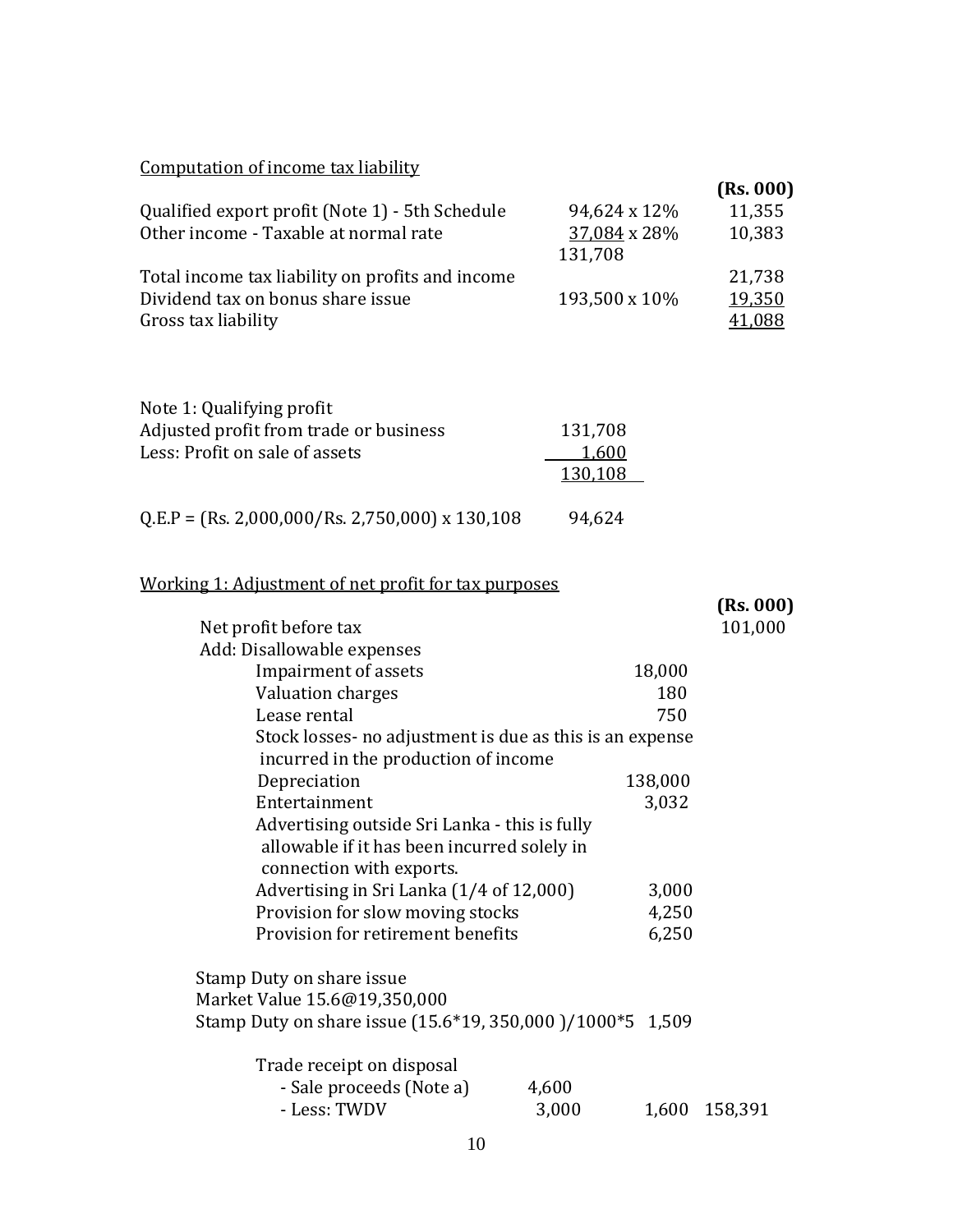| Less: Accounting profit on disposal              | 2,000   |                |
|--------------------------------------------------|---------|----------------|
| <b>Interest on Treasury bonds</b>                | 5,400   |                |
| Dividend income                                  | 8,400   |                |
| Research and development                         |         |                |
| - triple deduction (1,800 x 2)                   | 3,600   |                |
| Gratuity paid (Note b)                           | 3,000   |                |
| Depreciation allowance for the year              |         |                |
| Machinery -2012/2013 (40,000 @ 33 1/3%)          | 13,333  |                |
| Machinery -2013/2014 (exports over 60%)          |         |                |
| $-80,000$ @ 50%                                  | 40,000  |                |
| Building 272,000 @ 10%                           |         | 27,200 102,933 |
| Adjusted profit from trade or business           |         | 156,458        |
|                                                  |         |                |
|                                                  |         |                |
| Note a: Sale proceeds of assets                  |         |                |
| Sale proceeds                                    | 4,600   |                |
| Less: BWDV                                       | (2,600) |                |
| Profit on disposal                               | 2,000   |                |
| Note b: Gratuity paid                            |         |                |
| <b>Provision for Retirement Benefits Account</b> |         |                |

Opening balance 48,027

| Add: Provision for the year | 6,250   |
|-----------------------------|---------|
| Less: Payments              | (3,000) |
| Closing balance             | 51,277  |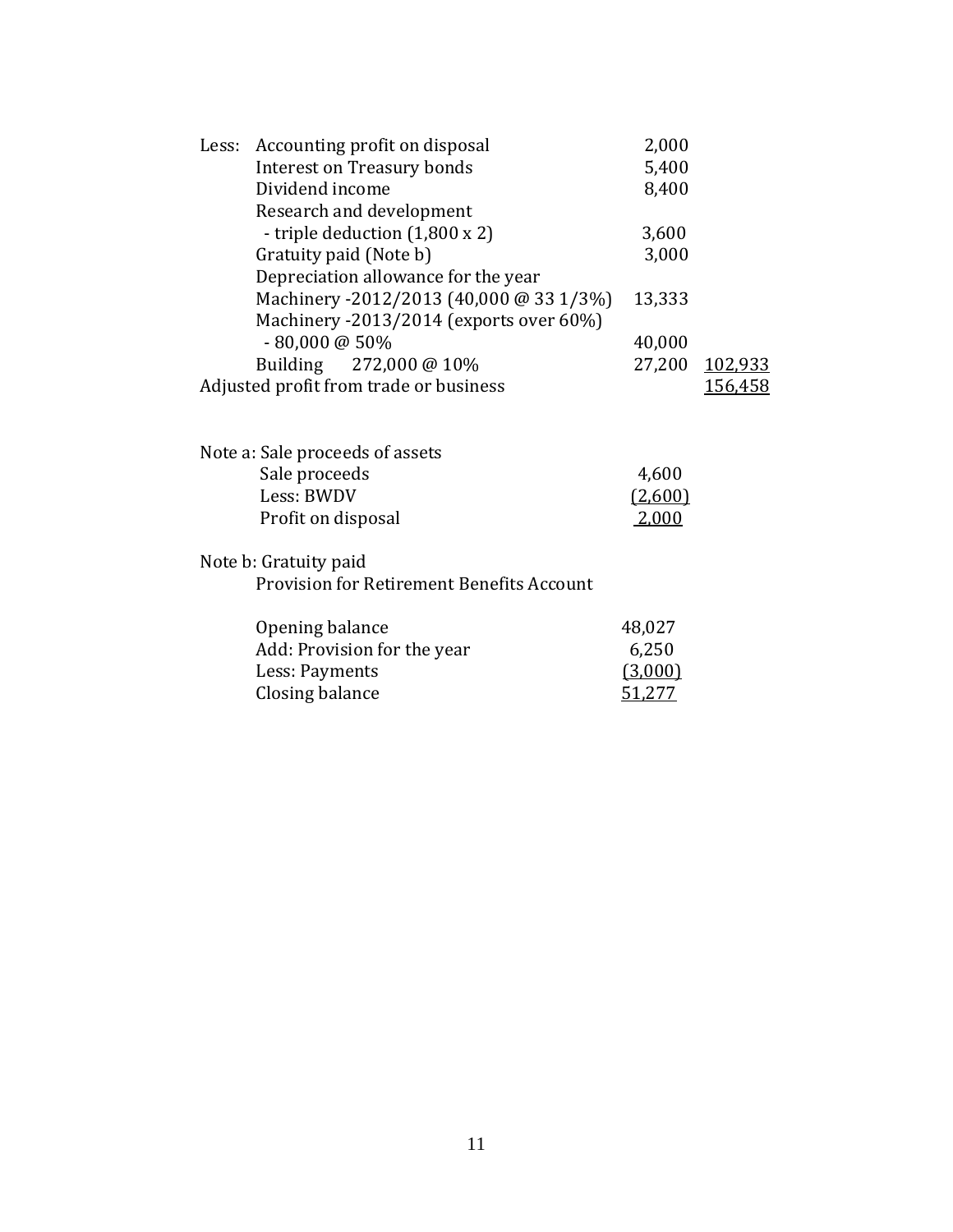| Relevant Learning Outcome/s: |  |
|------------------------------|--|
|------------------------------|--|

- 1.2.1 Evaluate effectiveness of tax strategies proposed or implemented in business undertakings, by analyzing financial statements and other relevant information.
- 1.2.2 Evaluate potential risks in terms of direct and indirect taxes and matters that require corrective measures for statutory compliance.
- 1.2.3 Compile reports with alternative courses of action available for existing tax issues supported by necessary computations.

The definition of the term dividend has been changed from the Y/A 2012/13. Therefore, from the Y/A 2012/13, the term dividend includes bonus issue of shares and companies issuing bonus shares are required to pay 10% dividend tax on the gross value of the bonus shares issued. Accordingly, on the issue of bonus shares amounting to Rs. 193.5 Mn, MCLP is liable to pay Rs. 19,350,000/- to CGIR as dividend tax.

This dividend tax should be paid within 30 days of the date of its declaration. Every resident company is liable to tax on the deemed distribution of dividends if such company fails to distribute a minimum dividend equivalent to 10% of its distributable profit for the Y/A 2014/2015 on or before 30th September 2015.

Accordingly distributable profit is as follows.

|                                               |         | (Rs. 000)  |
|-----------------------------------------------|---------|------------|
| Accounting profit before tax                  |         | 101,000    |
| Add: Depreciation on addition to fixed assets |         |            |
| Building (252,000 @ 10%)                      |         | 25,200     |
| Machinery (80,000 @ 12%)                      |         | 9,600      |
| <b>Revaluation loss</b>                       |         | 18,000     |
|                                               |         | 153,800    |
| Less: Income tax for the year                 | 21,650  |            |
| Addition to fixed assets                      | 352,000 | 373,650    |
| Distributable profit                          |         | (219, 850) |

Since there is no distributable profit for the year, there will not be a statutory requirement to distribute a dividend under the Inland Revenue Act.

Therefore, the decision to distribute bonus shares (considered to be a dividend) has resulted in a cash outflow of Rs. 19,350,000 as dividend tax.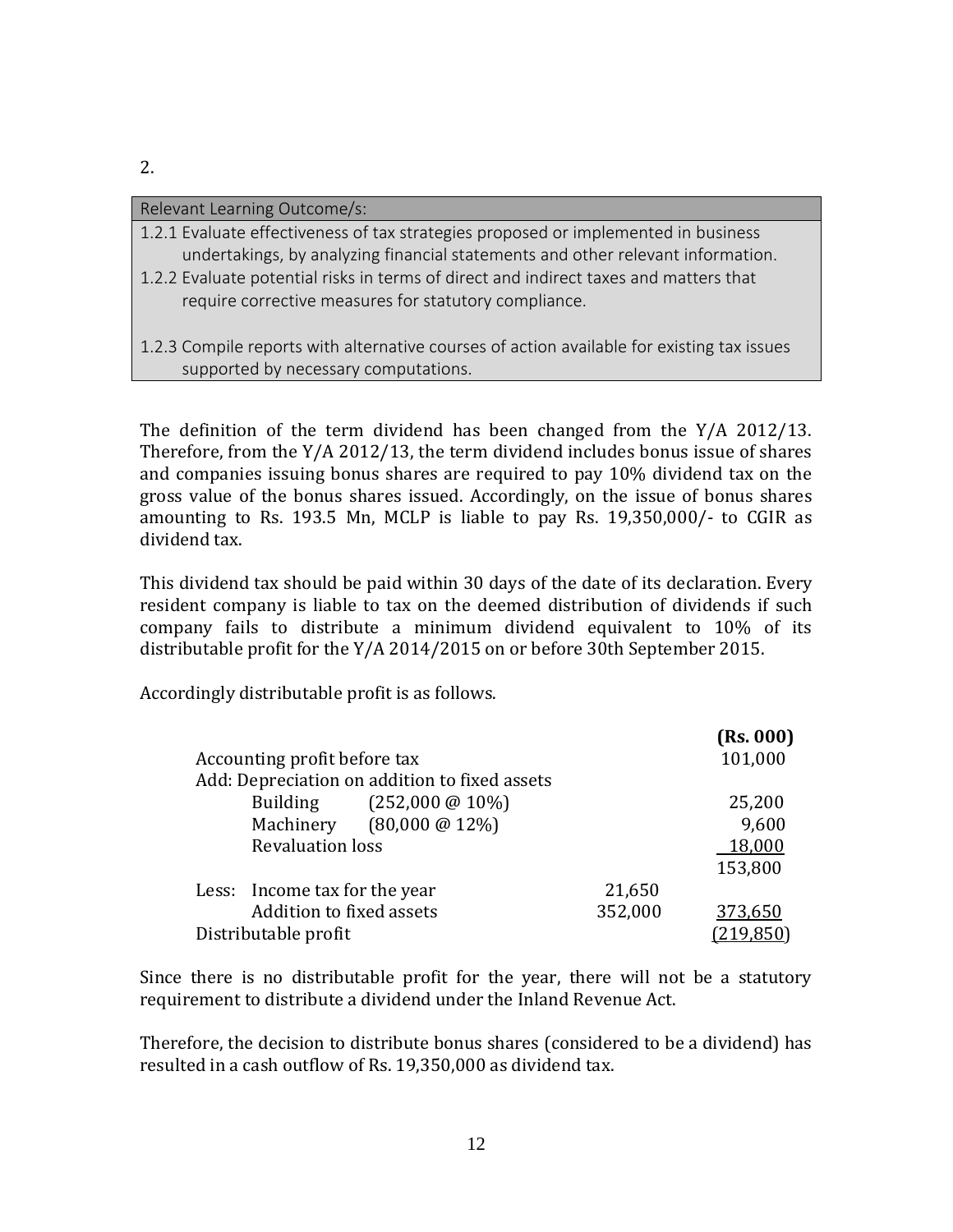#### Relevant Learning Outcome/s:

- 5.4.1 Compile solutions for issues raised by tax authority based on tax payer rights established under statutes and relevant case law (from cases listed in Appendix 4).
- 5.4.2 Advise for various practical tax issues (including assessments, interpretations, recovery and penal action and litigation).

### To : Board of Directors

Subject : Issues raised by the Assessor in the Intimation Letter

### From : Financial Controller

With regard to the point raised, the Company cannot agree with the view taken by the assessor.

As per Section 25 of the Inland Revenue Act, all out-goings and expenses incurred in the production of profits and income are allowable expenses.

The stock losses incurred by the Company are incidental to the business of the Company and therefore should be allowed as an out-going.

In the case of Hayley & Co. Ltd vs. The Commissioner of Inland Revenue, it has been held that "the word out-going is wide enough to cover losses, which are involuntary out-goings. The out-goings must be incurred in the production of profits".

Regarding the adequacy of the reason given by the assessor, it has been decided in the case of New Portman Ltd vs. W. Jayawardana and Others, that it is necessary to communicate the substance of the information. Accordingly, the reason provided by the assessor is adequate.